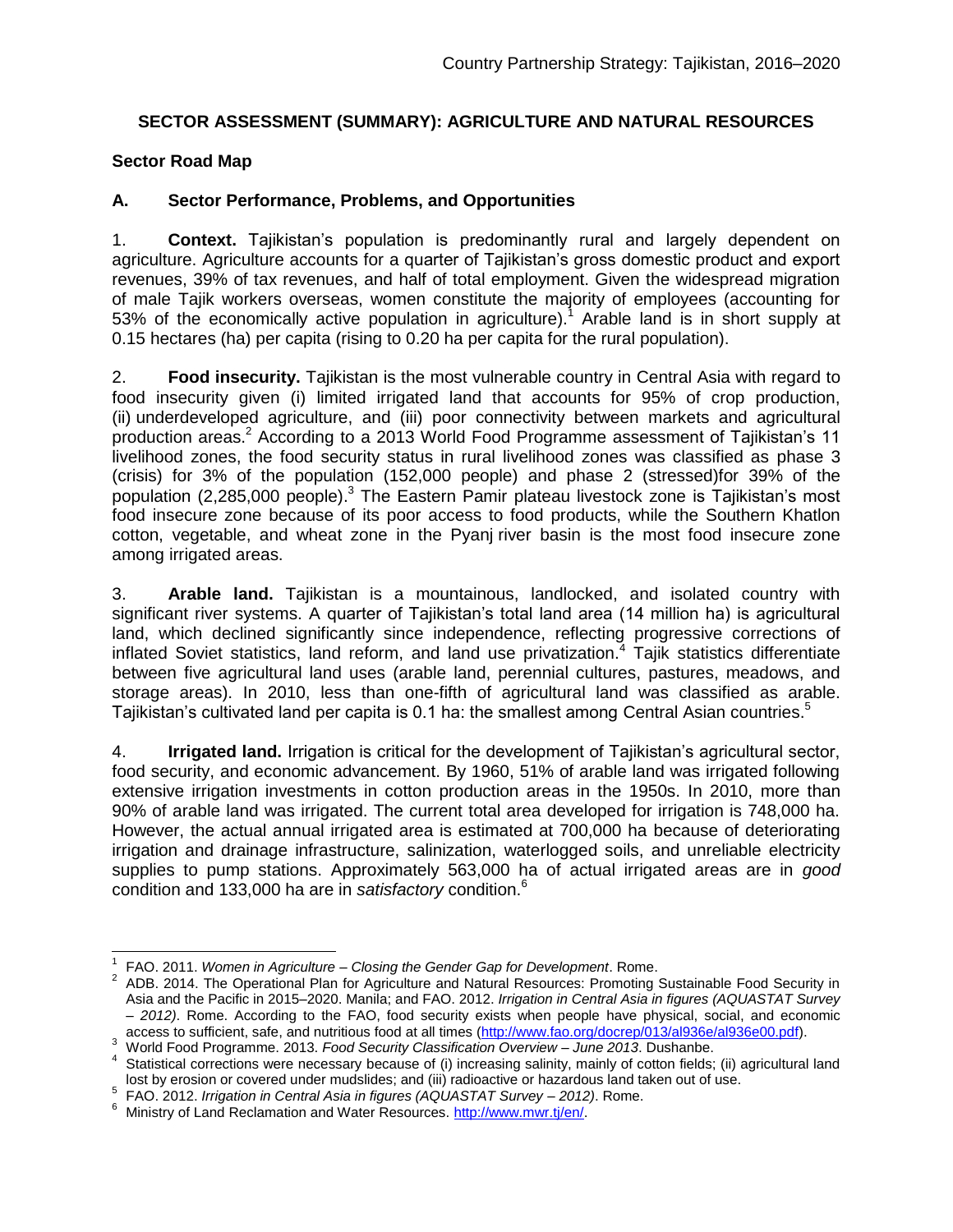5. **Agriculture.** In almost all zones, agro-climatic conditions permit only a single crop per year. However, some early maturing cultures (e.g., winter wheat) allow second crops with short vegetation periods (e.g., melons or buckwheat) to be grown. Tajikistan's primary crops are cereals (mainly wheat) and cotton. Cropping patterns remained the same since independence, although their relative importance changed: cereals and legumes steadily increased, while industrial crops (mainly cotton) decreased. Wheat and fodder comprise 35% and 15% of the total arable cropped area, respectively, and cotton comprises 43% of the irrigated area. Kitchen and presidential (i.e., allocated by Presidential decree) plots account for 33% of the area planted to wheat, and about two-thirds of the area planted to potatoes and vegetables.

6. Agricultural productivity in Tajikistan is low compared to other countries in the region. For example, yields of major crops (2.2 tons/ha for wheat, 1.7 tons/ha for cotton, and 21.9 tons/ha for potatoes) are significantly lower than Uzbekistan's yields (4.5 tons/ha for wheat, 2.3 tons/ha for cotton, and 24.5 tons/ha for potatoes), which are low by international standards. Yields for irrigated wheat should be in the range of 5–6 tons/ha.

7. **Farming reform.** Progress was made in reforming and restructuring collective *dehkan* farms (mid-sized, privately owned commercial farms distinct from household plots) (mainly *sovkhoz* or *kolkhoz* successors), with individual and family farms occupying almost 65% of agricultural land. However, around 35% of agricultural land remains within the *dehkan* farm system. *Dehkan* farmers who have the right to split off from the collective are often reluctant to do so because of high costs, administrative complexities, and accrued debts that are transferred with the land. $<sup>7</sup>$ </sup>

8. **Climate change and disasters triggered by natural hazards.** Climate change is a key threat to Tajikistan's development. Reduced contributions of glacier melts could reduce flows in the Amu Darya basin by 5%–15% by 2085. In the driest years, flows could be reduced by as much as 35% relative to current discharge. Tajikistan's food insecurity will be exacerbated by its limited capacity to respond to climate-induced shocks. Tajikistan was selected to participate in the Pilot Program for Climate Resilience in view of the serious climate threats it faces. A recent study carried out by ADB and the government under the Pilot Program for Climate Resilience demonstrates that higher temperatures, decreased snowfall, droughts, avalanches, landslides, rock falls, and violent winds routinely destroyed crops and infrastructure and, in the worst cases, taken lives. The projected rise in average global temperatures of up to two degrees centigrade by 2050 will catalyze glacial and early snow melts, changing the seasonality of runoffs and affecting the stability of water supplies for agriculture, hydropower, and human consumption. Increased drought frequency, catastrophic flooding because of glacier lake outbursts, destabilization of mountain slopes, and more frequent landslides will produce economic losses, pose risks to the population, and hamper the ability of communities to fight poverty. Adverse effects of climate change will be compounded by the projected 67% population growth during the 21st century.

9. **Water resource management.** Among Central Asian countries, Tajikistan has the second lowest level of total actual renewable water resources per capita (before Uzbekistan), which is a key indicator of water stress. Tajikistan lags in terms of access to improved water sources, at 71.7% of the population in 2012.<sup>8</sup> During 1990–2004, annual diversions from

 $\overline{a}$  $^7$  While land, house, and kitchen garden areas are privatized, larger farming infrastructure such as stables, machinery, and processing units must be purchased for individual use.

<sup>8</sup> ADB, UNESCAP, UNDP. 2015. *Making it Happen: Technology, Finance and Statistics for Sustainable Development in Asia and the Pacific. Asia-Pacific Regional MDGs Report 2014/15.* Manila.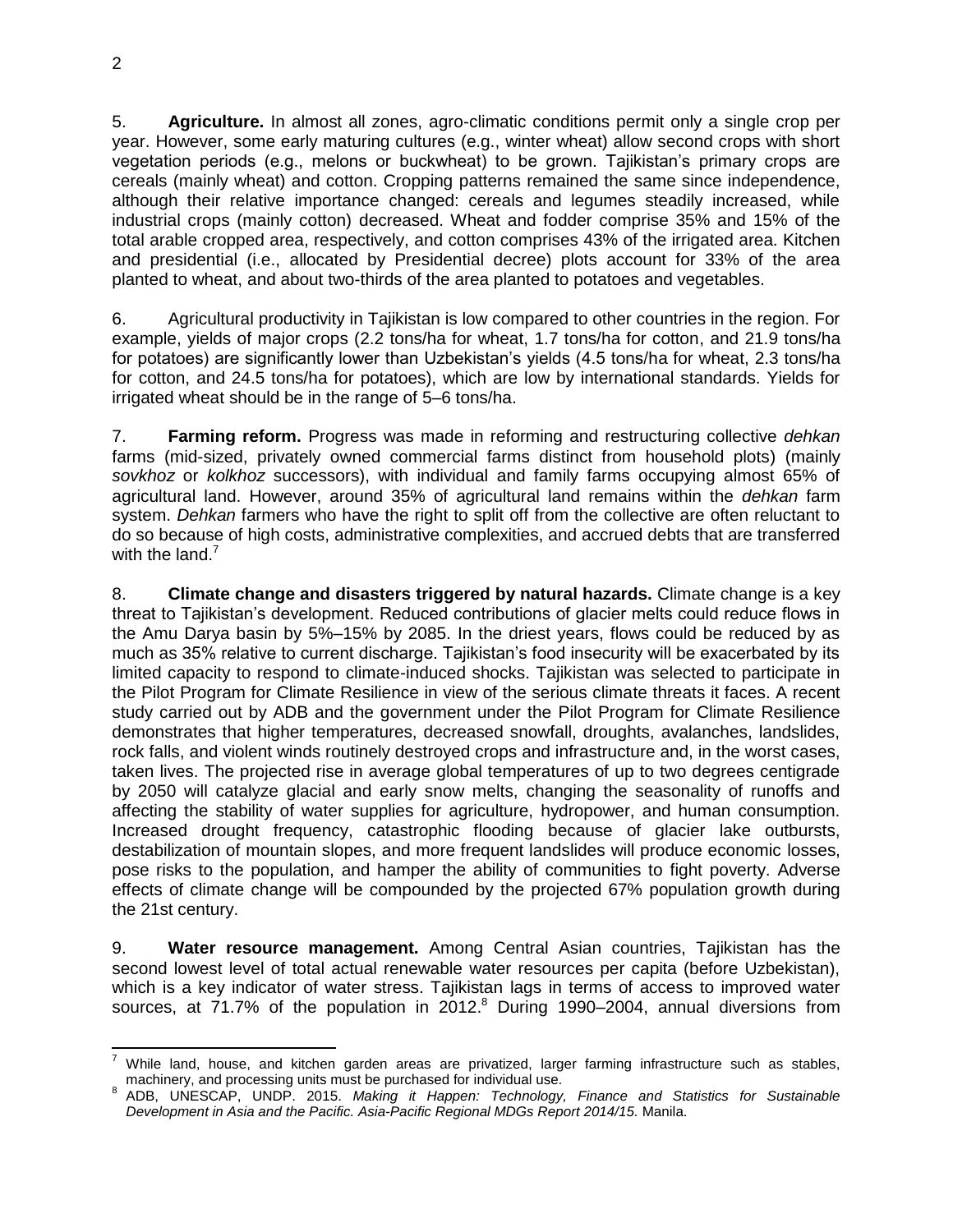surface and groundwater declined from 13.7 cubic kilometers (km<sup>3</sup>) to 12.3 km<sup>3</sup>, and water delivered declined from 12 km<sup>3</sup> to 9 km<sup>3</sup>, resulting in a decrease of water delivery efficiency from 88% to 75%.<sup>9</sup> These declines resulted from deteriorating water resource management (WRM) infrastructure (particularly irrigation and drainage, since 91% of diverted water is used for irrigation) and the weak capacity of WRM institutions, including government agencies and water users' associations, to conduct operation and maintenance (O&M) activities.

10. Tajikistan's water productivity is also low. Water productivity for fully irrigated wheat (unconstrained by water) with sufficient related inputs should be  $0.8-1.0$  kilograms/m<sup>3</sup> (based on a potential yield of 4 tons/ha and annual water demand of 4,000 m<sup>3</sup>/ha).<sup>10</sup> However, the water productivity of Tajikistan's wheat was estimated at less than 0.5 kilograms/m<sup>3</sup> in all four river basins in  $2012$ <sup>11</sup> This low productivity may reflect irrigation constraints (supply) and limits on farm inputs.

# **B. Government's Sector Strategy**

11. Food security is a core government priority. The Living Standards Improvement Strategy of Tajikistan, 2013–2015 outlines 16 goals for food security. The government is seeking to increase the effectiveness and efficiency of WRM, including irrigation, drainage, and agricultural production. Specifically, it is targeting the improvement of irrigated agriculture covering 320,000 ha and the creation of 1,500 ha of irrigated land by 2015 to increase the value of agricultural products by 7% to meet national food demand. To achieve these targets, investments of \$262 million for WRM and \$24 million for agriculture are required, representing 7.4% of national funding requirements across sectors.<sup>12</sup>

12. The amended Land Code, which was approved in July 2012, provides for land use rights to be lifelong, inheritable, marketable, and exchangeable. However, these rights can be revoked if the government deems the land is being misused.<sup>13</sup> The government is also reforming WRM. The Ministry of Land Reclamation and Water Resources was abolished in November 2013 and its responsibilities were reassigned to the newly formed (i) Ministry of Energy and Water Resources, which is responsible for WRM policies and regulations; and (ii) Agency of Land Reclamation and Irrigation, which is tasked with the development and management of WRM infrastructure. Further reforms include (i) the reclassification of WRM areas from territorial administrative to hydrological areas; and (ii) the establishment of river basin management plans (RBMPs) and water governance institutes. RBMPs will clarify and monitor water allocations, and water governance institutes will develop and approve RBMPs and provide a participation mechanism for different water users.

### **C. ADB Sector Experience and Assistance Program**

13. Since 1999, ADB provided \$150 million in loans and grants and \$17 million in technical assistance (TA) to the agriculture and natural resources (ANR) sector and disaster and risk

 9 Scientific-Information Center Interstate Commission for Water Coordination in Central Asia (SIC ICWC). 2011. Water Quality in the Amu Darya and Syr Darya River Basins. Tashkent. (Note: updated data is not available).

<sup>10</sup> International Water Management Institute. 2007. *A Comprehensive Assessment of Water Management in Agriculture.* London.

<sup>11</sup> Wheat and cotton are Tajikistan's two main crops and account for 36% and 24% of its total cropped area, respectively.

<sup>12</sup> Government of Tajikistan. 2012. *Living Standards Improvement Strategy of Tajikistan for 2013*–*2015*. Dushanbe.

<sup>13</sup>Government of Tajikistan in cooperation with the Development Coordination Council. 2012. *Report on the Results of the Agrarian Reform of the Republic of Tajikistan.* Dushanbe.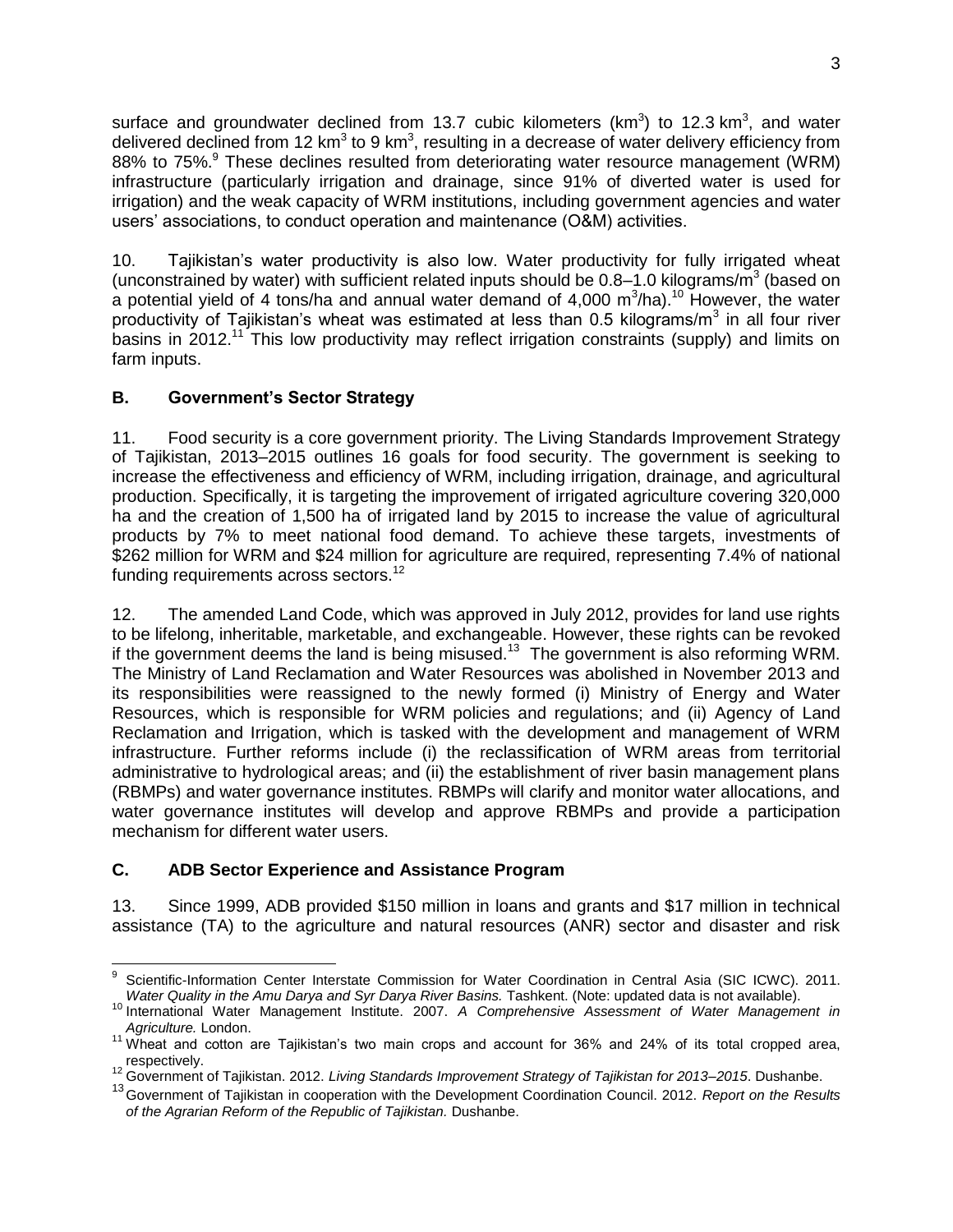management (DRM) operations.<sup>14</sup> The WRM subsector, including irrigation, drainage, and flood risk management, was the major recipient of ADB support (\$100 million), followed by climate change adaptation (\$29 million), rural development (\$20 million), and the cotton subsector (\$15 million).

14. ADB's support to the ANR sector and DRM declined to 6.7% in 2010–2014 (compared with 25% under ADB's previous two strategies covering 1998–2009), as ADB prioritized critical investments in other sectors. ADB's previous strategies focused on land reform, farm restructuring, and rural private sector development to support Tajikistan's transition to a marketbased economy. They also provided direct support to rehabilitate irrigation and drainage systems. The second strategy included measures to mobilize and strengthen water users' associations and farmer organizations, address cotton-related debt, and improve sustainable land management. While the ANR sector was not prioritized in 2010–2014, climate change was a crosscutting theme. During this period, ADB's assistance to the sector was for climate change adaptation projects and TA.

15. ADB's performance in Tajikistan's ANR sector and DRM has been mixed. The 2014 country assistance program evaluation for Tajikistan noted projects suffered from (i) complex and ambitious project design with unquantifiable targets; (ii) deficient scale in the on-farm level components post-completion of ADB supported activities; and (iii) the deterioration of infrastructure investments because of insufficient O&M. It also suggested that ADB should (i) shift from conventional irrigation and drainage rehabilitation to modernization to improve sustainability; (ii) continue to support policy reform in the ANR sector; (iii) involve NGOs in projects for specialized roles; (iv) enhance the integration of climate change and disaster risk activities and resilience into the national development agenda; and (v) develop a long-term plan for increasing institutional and financial sustainability.

16. ADB will sharpen its focus on sustainable and inclusive food security, enhanced WRM through a river basin approach, and better O&M methods to ensure long-term sustainability. ADB's interventions will support ongoing government reforms to WRM and measures to strengthen climate change resilience. ADB will prioritize WRM reform and the modernization and climate-proofing of WRM infrastructure in the Pyanj river basin, Tajikistan's largest river basin. Pyanj river basin's WRM is critical for food security because it covers the majority of Khatlon province, which has the highest population (2.7 million) in Tajikistan. Khatlon is the country's largest agricultural producer (e.g., 774,000 tons of cereal production). It is also the least developed river basin and includes Tajikistan's most food insecure zone.

17. ADB's future interventions will be informed by the findings and lessons of previous projects, including (i) the importance of focusing on full rehabilitation for effective system performance; (ii) the need to anticipate and address implementation challenges; (iii) high administrative costs of projects dispersed over a broad geographic area; (iv) the importance of improvements to on-farm agricultural productivity for project sustainability; (v) the imperative to ensure sufficient funds are raised (e.g., through water use levies or government contributions) to ensure the sustainability of water users' associations and long-term coverage of O&M costs; and (vi) ensure participation of women to improve water resources management.<sup>15</sup>

 $\overline{a}$  $14$  These include ADB's administered cofinancing grants and TA resources.

<sup>15</sup> ADB. 2012. *Completion Report: Irrigation Rehabilitation Project in Tajikistan*. Manila.